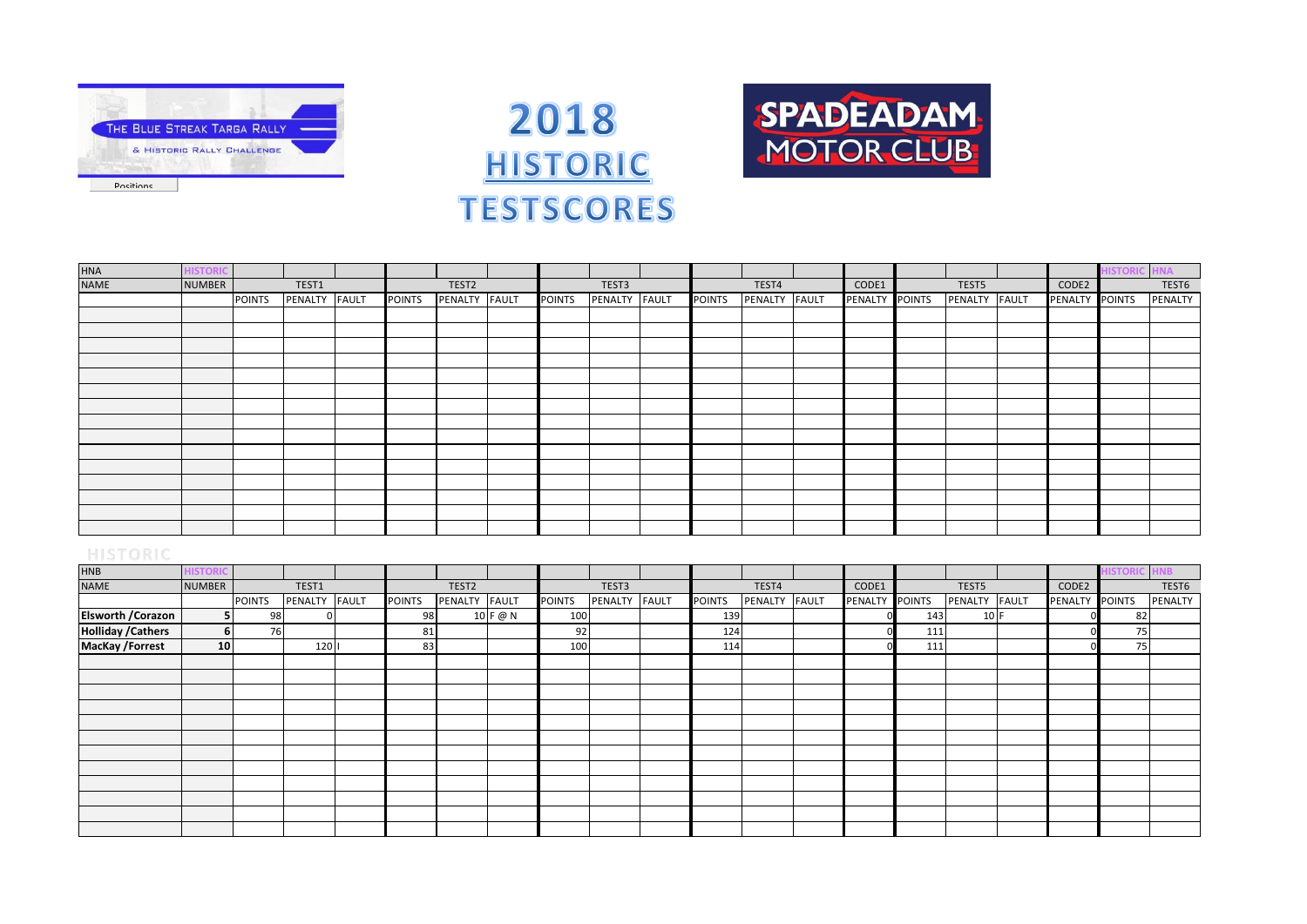| <b>HEA</b>                |               |                 |               |               |                   |              |               |         |              |               |         |              |                |               |               |         |               |         |
|---------------------------|---------------|-----------------|---------------|---------------|-------------------|--------------|---------------|---------|--------------|---------------|---------|--------------|----------------|---------------|---------------|---------|---------------|---------|
| NAME                      | <b>NUMBER</b> |                 | TEST1         |               | TEST <sub>2</sub> |              |               | TEST3   |              |               | TEST4   |              | CODE1          |               | TEST5         | CODE2   |               | TEST6   |
|                           |               | <b>POINTS</b>   | PENALTY FAULT | <b>POINTS</b> | PENALTY           | <b>FAULT</b> | <b>POINTS</b> | PENALTY | <b>FAULT</b> | <b>POINTS</b> | PENALTY | <b>FAULT</b> | <b>PENALTY</b> | <b>POINTS</b> | PENALTY FAULT | PENALTY | <b>POINTS</b> | PENALTY |
| Calvert / Smith           |               | 96              |               | 68            |                   |              | 85            |         |              | 116           |         |              |                | 138           |               |         | 95            |         |
| Agnew /Jackson            |               | 75 <sub>1</sub> |               | 79            |                   |              | 100           |         |              | 113           |         |              |                | 148           |               |         | 72            |         |
| <b>Slingsby /Fox</b>      |               | 88              |               | 75            |                   |              | 95            |         |              | 117           |         |              |                | 142           |               |         | 81            |         |
| Morrison /Douglas         |               | 78              |               | 81            |                   |              |               | 160 L   |              | 138           |         |              |                | 116           | 10 F          |         | 80            | 10      |
| <b>Cariss / Cariss</b>    |               |                 | 120 L         | 77            | 10 F              |              |               | 160 L   |              |               | 240 L   |              |                | 94            | 10 F          |         | 78            |         |
| <b>Kirk / Oages</b>       | 11            |                 | 120           |               | 160 L             |              | 115           |         |              | 134           |         |              |                | 123           |               |         | 85            |         |
| <b>Bradley / Marsland</b> | 12            | 96              |               | 74            |                   |              |               | 160 L   |              | 128           |         |              |                | 134           | 10 F          |         | 79            |         |
|                           |               |                 |               |               |                   |              |               |         |              |               |         |              |                |               |               |         |               |         |
|                           |               |                 |               |               |                   |              |               |         |              |               |         |              |                |               |               |         |               |         |
|                           |               |                 |               |               |                   |              |               |         |              |               |         |              |                |               |               |         |               |         |
|                           |               |                 |               |               |                   |              |               |         |              |               |         |              |                |               |               |         |               |         |
|                           |               |                 |               |               |                   |              |               |         |              |               |         |              |                |               |               |         |               |         |
|                           |               |                 |               |               |                   |              |               |         |              |               |         |              |                |               |               |         |               |         |
|                           |               |                 |               |               |                   |              |               |         |              |               |         |              |                |               |               |         |               |         |
|                           |               |                 |               |               |                   |              |               |         |              |               |         |              |                |               |               |         |               |         |

| <b>HEB</b>    |               |               |               |               |               |               |               |               |               |                |     |               |                | <b>HISTORIC</b> | HEB <b>I</b> |
|---------------|---------------|---------------|---------------|---------------|---------------|---------------|---------------|---------------|---------------|----------------|-----|---------------|----------------|-----------------|--------------|
| <b>NAME</b>   | <b>NUMBER</b> |               | TEST1         |               | TEST2         |               | TEST3         |               | TEST4         | CODE1          |     | TEST5         | CODE2          |                 | TEST6        |
|               |               | <b>POINTS</b> | PENALTY FAULT | <b>POINTS</b> | PENALTY FAULT | <b>POINTS</b> | PENALTY FAULT | <b>POINTS</b> | PENALTY FAULT | PENALTY POINTS |     | PENALTY FAULT | <b>PENALTY</b> | <b>POINTS</b>   | PENALTY      |
| Sloan / Sloan |               | 73            |               | 69            |               |               | 160 L         | 128           |               |                | 126 |               |                | 72              |              |
|               |               |               |               |               |               |               |               |               |               |                |     |               |                |                 |              |
|               |               |               |               |               |               |               |               |               |               |                |     |               |                |                 |              |
|               |               |               |               |               |               |               |               |               |               |                |     |               |                |                 |              |
|               |               |               |               |               |               |               |               |               |               |                |     |               |                |                 |              |
|               |               |               |               |               |               |               |               |               |               |                |     |               |                |                 |              |
|               |               |               |               |               |               |               |               |               |               |                |     |               |                |                 |              |
|               |               |               |               |               |               |               |               |               |               |                |     |               |                |                 |              |
|               |               |               |               |               |               |               |               |               |               |                |     |               |                |                 |              |
|               |               |               |               |               |               |               |               |               |               |                |     |               |                |                 |              |
|               |               |               |               |               |               |               |               |               |               |                |     |               |                |                 |              |
|               |               |               |               |               |               |               |               |               |               |                |     |               |                |                 |              |
|               |               |               |               |               |               |               |               |               |               |                |     |               |                |                 |              |
|               |               |               |               |               |               |               |               |               |               |                |     |               |                |                 |              |
|               |               |               |               |               |               |               |               |               |               |                |     |               |                |                 |              |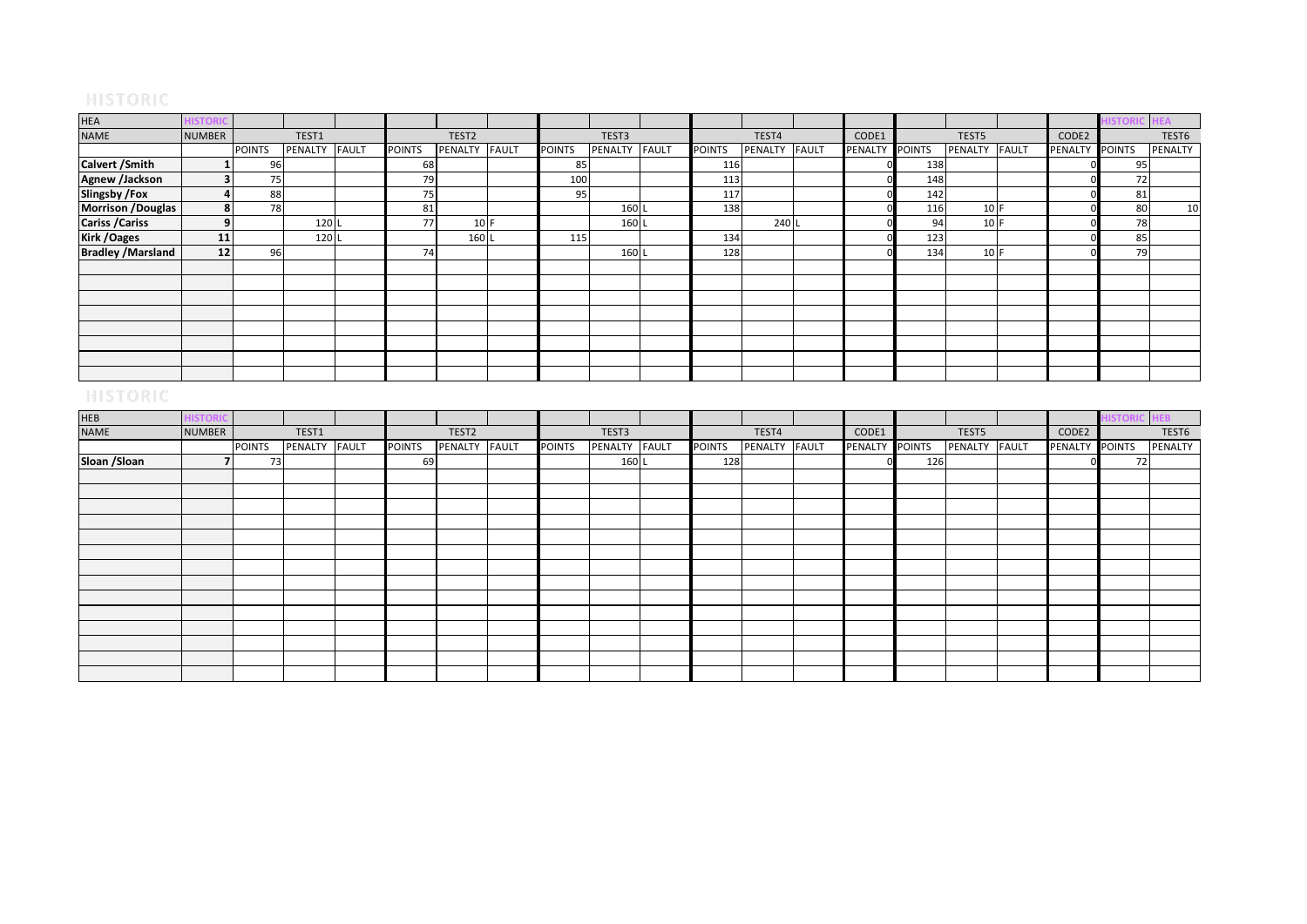|              |               |               |               |               |               |               |               |               |               |               |               | <b>AVIF</b>   |                |               |
|--------------|---------------|---------------|---------------|---------------|---------------|---------------|---------------|---------------|---------------|---------------|---------------|---------------|----------------|---------------|
|              |               | TEST7         |               | TEST8         |               | TEST9         |               | TEST10        |               | TEST11        |               | TEST12        | CODE3          | <b>TEST13</b> |
| <b>FAULT</b> | <b>POINTS</b> | PENALTY FAULT | <b>POINTS</b> | PENALTY FAULT | <b>POINTS</b> | PENALTY FAULT | <b>POINTS</b> | PENALTY FAULT | <b>POINTS</b> | PENALTY FAULT | <b>POINTS</b> | PENALTY FAULT | PENALTY POINTS | PENALTY       |
|              |               |               |               |               |               |               |               |               |               |               |               |               |                |               |
|              |               |               |               |               |               |               |               |               |               |               |               |               |                |               |
|              |               |               |               |               |               |               |               |               |               |               |               |               |                |               |
|              |               |               |               |               |               |               |               |               |               |               |               |               |                |               |
|              |               |               |               |               |               |               |               |               |               |               |               |               |                |               |
|              |               |               |               |               |               |               |               |               |               |               |               |               |                |               |
|              |               |               |               |               |               |               |               |               |               |               |               |               |                |               |
|              |               |               |               |               |               |               |               |               |               |               |               |               |                |               |
|              |               |               |               |               |               |               |               |               |               |               |               |               |                |               |
|              |               |               |               |               |               |               |               |               |               |               |               |               |                |               |
|              |               |               |               |               |               |               |               |               |               |               |               |               |                |               |
|              |               |               |               |               |               |               |               |               |               |               |               |               |                |               |
|              |               |               |               |               |               |               |               |               |               |               |               |               |                |               |
|              |               |               |               |               |               |               |               |               |               |               |               |               |                |               |
|              |               |               |               |               |               |               |               |               |               |               |               |               |                |               |

|              |               | TEST7         |               | TEST8         |               | TEST9         |               | <b>TEST10</b> |               | TEST11  |              |               | TEST12        | CODE3          |    | TEST13  |
|--------------|---------------|---------------|---------------|---------------|---------------|---------------|---------------|---------------|---------------|---------|--------------|---------------|---------------|----------------|----|---------|
| <b>FAULT</b> | <b>POINTS</b> | PENALTY FAULT | <b>POINTS</b> | PENALTY FAULT | <b>POINTS</b> | PENALTY FAULT | <b>POINTS</b> | PENALTY FAULT | <b>POINTS</b> | PENALTY | <b>FAULT</b> | <b>POINTS</b> | PENALTY FAULT | PENALTY POINTS |    | PENALTY |
|              | 81            |               | 90            |               | 145           |               | 136           |               | 119           |         |              | 168           |               |                | 84 |         |
|              | 84            |               | 101           |               | 107           |               | 133           |               | 126           |         |              |               | 300           |                | 59 |         |
|              | 72            |               | 85            |               | 99            |               | 143           |               | 120           |         |              | 146           |               |                | 76 |         |
|              |               |               |               |               |               |               |               |               |               |         |              |               |               |                |    |         |
|              |               |               |               |               |               |               |               |               |               |         |              |               |               |                |    |         |
|              |               |               |               |               |               |               |               |               |               |         |              |               |               |                |    |         |
|              |               |               |               |               |               |               |               |               |               |         |              |               |               |                |    |         |
|              |               |               |               |               |               |               |               |               |               |         |              |               |               |                |    |         |
|              |               |               |               |               |               |               |               |               |               |         |              |               |               |                |    |         |
|              |               |               |               |               |               |               |               |               |               |         |              |               |               |                |    |         |
|              |               |               |               |               |               |               |               |               |               |         |              |               |               |                |    |         |
|              |               |               |               |               |               |               |               |               |               |         |              |               |               |                |    |         |
|              |               |               |               |               |               |               |               |               |               |         |              |               |               |                |    |         |
|              |               |               |               |               |               |               |               |               |               |         |              |               |               |                |    |         |
|              |               |               |               |               |               |               |               |               |               |         |              |               |               |                |    |         |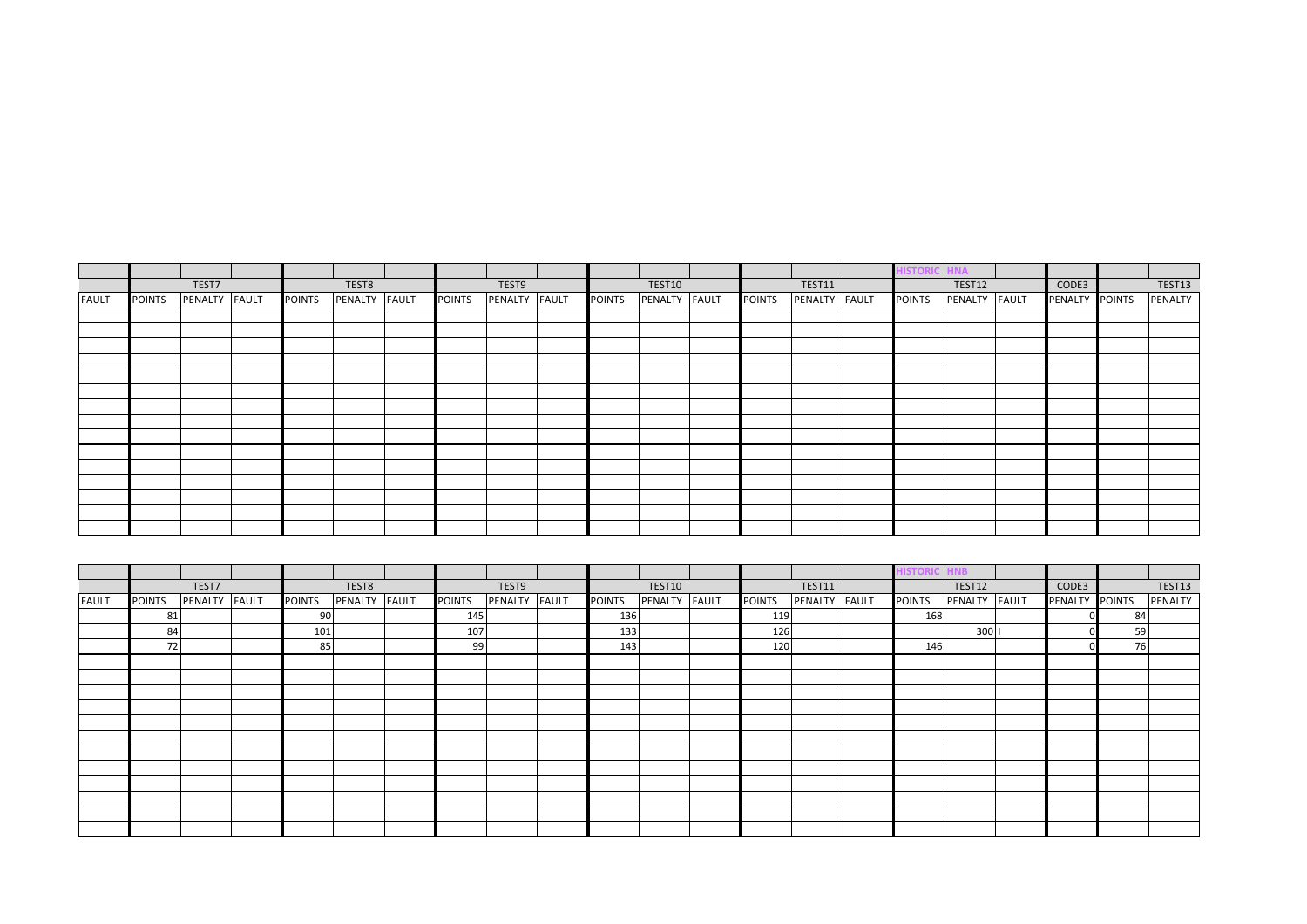|              |               |               |               |               |               |               |               |               |               |               |              | ISTOR         | IΕA             |                |     |         |
|--------------|---------------|---------------|---------------|---------------|---------------|---------------|---------------|---------------|---------------|---------------|--------------|---------------|-----------------|----------------|-----|---------|
|              |               | TEST7         |               | TEST8         |               | TEST9         |               | TEST10        |               | <b>TEST11</b> |              |               | TEST12          | CODE3          |     | TEST13  |
| <b>FAULT</b> | <b>POINTS</b> | PENALTY FAULT | <b>POINTS</b> | PENALTY FAULT | <b>POINTS</b> | PENALTY FAULT | <b>POINTS</b> | PENALTY FAULT | <b>POINTS</b> | PENALTY       | <b>FAULT</b> | <b>POINTS</b> | PENALTY FAULT   | PENALTY POINTS |     | PENALTY |
|              | 68            |               | 89            |               | 104           |               | 141           |               | 119           |               |              | 136           |                 |                | 67  |         |
|              | 66            |               | 83            |               | 93            |               | 135           |               | 108           |               |              | 182           | 10 <sub>1</sub> |                | 69  |         |
|              | 74            |               | 86            |               |               | 240 L         | 159           |               | 116           |               | 10 1E        | 134           | 10 F            |                | 68  |         |
|              | 76            | 10 E          | 105           |               | 118           |               | 280           |               | 280           |               |              | 300           |                 |                | 901 |         |
|              | 75            |               | 83            |               | 146           |               | 127           |               | 110           |               |              | 132           |                 |                |     | 90      |
|              | 76            |               | 87            |               | 102           |               | 148           |               | 122           |               |              | 134           |                 |                | 65  |         |
|              | 71            |               | 84            |               | 104           |               | 162           | 10 E          | 130           |               | 30 3E        | 143           |                 |                | 73  |         |
|              |               |               |               |               |               |               |               |               |               |               |              |               |                 |                |     |         |
|              |               |               |               |               |               |               |               |               |               |               |              |               |                 |                |     |         |
|              |               |               |               |               |               |               |               |               |               |               |              |               |                 |                |     |         |
|              |               |               |               |               |               |               |               |               |               |               |              |               |                 |                |     |         |
|              |               |               |               |               |               |               |               |               |               |               |              |               |                 |                |     |         |
|              |               |               |               |               |               |               |               |               |               |               |              |               |                 |                |     |         |
|              |               |               |               |               |               |               |               |               |               |               |              |               |                 |                |     |         |
|              |               |               |               |               |               |               |               |               |               |               |              |               |                 |                |     |         |

|              |               |               |               |               |               |               |               |               |               |               | ISTORIC       | $-HEB$        |                |    |         |
|--------------|---------------|---------------|---------------|---------------|---------------|---------------|---------------|---------------|---------------|---------------|---------------|---------------|----------------|----|---------|
|              |               | TEST7         |               | TEST8         |               | TEST9         |               | TEST10        |               | TEST11        |               | TEST12        | CODE3          |    | TEST13  |
| <b>FAULT</b> | <b>POINTS</b> | PENALTY FAULT | <b>POINTS</b> | PENALTY FAULT | <b>POINTS</b> | PENALTY FAULT | <b>POINTS</b> | PENALTY FAULT | <b>POINTS</b> | PENALTY FAULT | <b>POINTS</b> | PENALTY FAULT | PENALTY POINTS |    | PENALTY |
|              | 66            |               | 80            |               | 93            |               |               | 134           | 115           |               | 150           |               |                | 61 |         |
|              |               |               |               |               |               |               |               |               |               |               |               |               |                |    |         |
|              |               |               |               |               |               |               |               |               |               |               |               |               |                |    |         |
|              |               |               |               |               |               |               |               |               |               |               |               |               |                |    |         |
|              |               |               |               |               |               |               |               |               |               |               |               |               |                |    |         |
|              |               |               |               |               |               |               |               |               |               |               |               |               |                |    |         |
|              |               |               |               |               |               |               |               |               |               |               |               |               |                |    |         |
|              |               |               |               |               |               |               |               |               |               |               |               |               |                |    |         |
|              |               |               |               |               |               |               |               |               |               |               |               |               |                |    |         |
|              |               |               |               |               |               |               |               |               |               |               |               |               |                |    |         |
|              |               |               |               |               |               |               |               |               |               |               |               |               |                |    |         |
|              |               |               |               |               |               |               |               |               |               |               |               |               |                |    |         |
|              |               |               |               |               |               |               |               |               |               |               |               |               |                |    |         |
|              |               |               |               |               |               |               |               |               |               |               |               |               |                |    |         |
|              |               |               |               |               |               |               |               |               |               |               |               |               |                |    |         |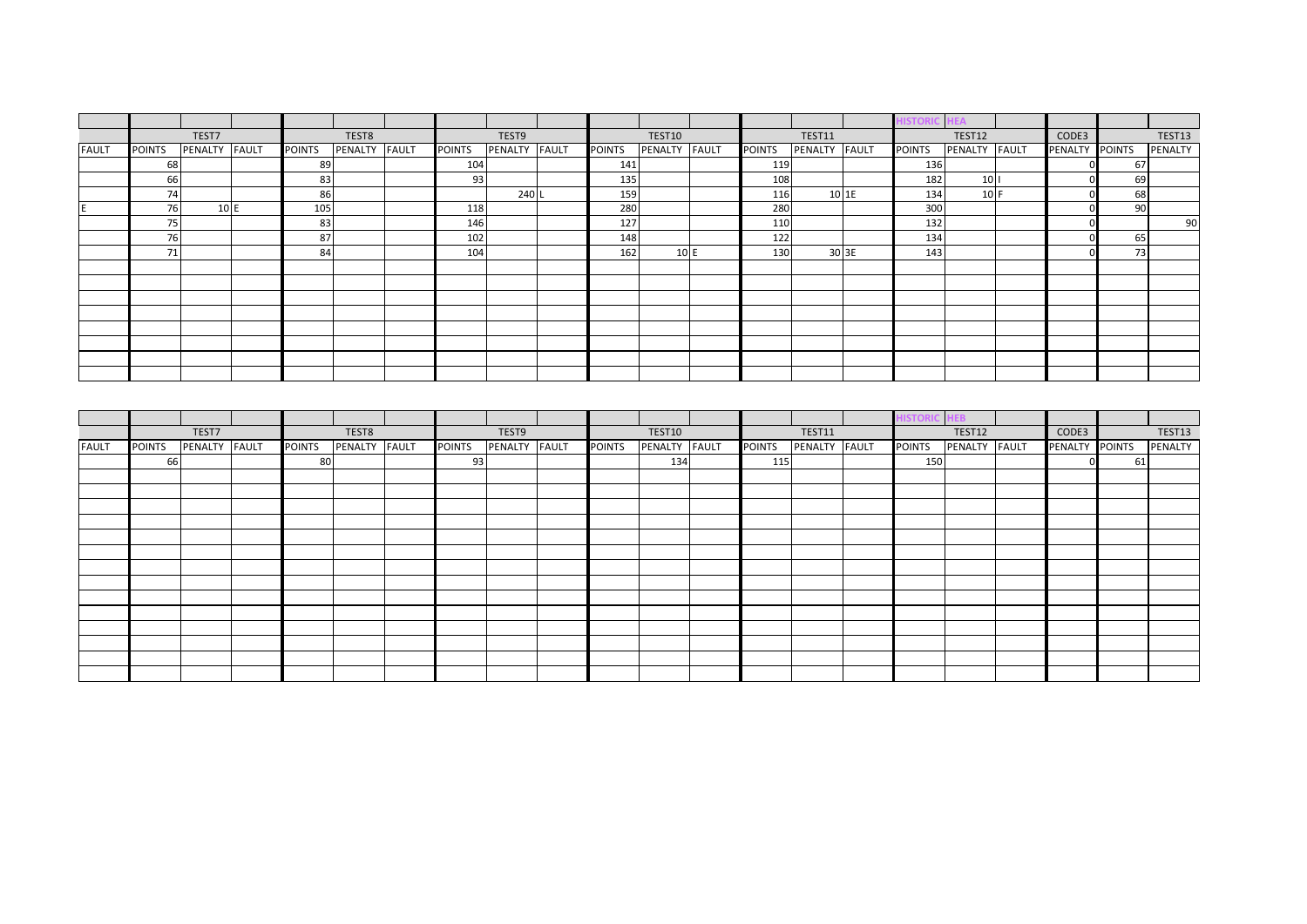|              |               |         |              |               |         |              |               |         |              | <b>ISTORIC HNA</b> |         |              |                |               |               |                |              |              |
|--------------|---------------|---------|--------------|---------------|---------|--------------|---------------|---------|--------------|--------------------|---------|--------------|----------------|---------------|---------------|----------------|--------------|--------------|
|              |               | TEST14  |              |               | TEST15  |              |               | TEST16  |              |                    | TEST17  |              | CODE4          | TEST18        |               | TEST19         |              | <b>TOTAL</b> |
| <b>FAULT</b> | <b>POINTS</b> | PENALTY | <b>FAULT</b> | <b>POINTS</b> | PENALTY | <b>FAULT</b> | <b>POINTS</b> | PENALTY | <b>FAULT</b> | <b>POINTS</b>      | PENALTY | <b>FAULT</b> | PENALTY POINTS | PENALTY FAULT | <b>POINTS</b> | <b>PENALTY</b> | <b>FAULT</b> |              |
|              |               |         |              |               |         |              |               |         |              |                    |         |              |                |               |               |                |              | 0            |
|              |               |         |              |               |         |              |               |         |              |                    |         |              |                |               |               |                |              | 0            |
|              |               |         |              |               |         |              |               |         |              |                    |         |              |                |               |               |                |              | 0            |
|              |               |         |              |               |         |              |               |         |              |                    |         |              |                |               |               |                |              | 0            |
|              |               |         |              |               |         |              |               |         |              |                    |         |              |                |               |               |                |              | 0            |
|              |               |         |              |               |         |              |               |         |              |                    |         |              |                |               |               |                |              | 0            |
|              |               |         |              |               |         |              |               |         |              |                    |         |              |                |               |               |                |              | 0            |
|              |               |         |              |               |         |              |               |         |              |                    |         |              |                |               |               |                |              | 0            |
|              |               |         |              |               |         |              |               |         |              |                    |         |              |                |               |               |                |              | 0            |
|              |               |         |              |               |         |              |               |         |              |                    |         |              |                |               |               |                |              | 0            |
|              |               |         |              |               |         |              |               |         |              |                    |         |              |                |               |               |                |              | 0            |
|              |               |         |              |               |         |              |               |         |              |                    |         |              |                |               |               |                |              | 0            |
|              |               |         |              |               |         |              |               |         |              |                    |         |              |                |               |               |                |              | 0            |
|              |               |         |              |               |         |              |               |         |              |                    |         |              |                |               |               |                |              | 0            |
|              |               |         |              |               |         |              |               |         |              |                    |         |              |                |               |               |                |              | 0            |
|              |               |         |              |               |         |              |               |         |              |                    |         |              |                |               |               |                |              |              |

|              |               |         |              |               |         |       |               |               | <b>ISTORIC</b> | <b>NB</b>      |              |                |    |         |              |               |         |              |              |
|--------------|---------------|---------|--------------|---------------|---------|-------|---------------|---------------|----------------|----------------|--------------|----------------|----|---------|--------------|---------------|---------|--------------|--------------|
|              |               | TEST14  |              |               | TEST15  |       |               | TEST16        |                | TEST17         |              | CODE4          |    | TEST18  |              |               | TEST19  |              | <b>TOTAL</b> |
| <b>FAULT</b> | <b>POINTS</b> | PENALTY | <b>FAULT</b> | <b>POINTS</b> | PENALTY | FAULT | <b>POINTS</b> | PENALTY FAULT | <b>POINTS</b>  | <b>PENALTY</b> | <b>FAULT</b> | PENALTY POINTS |    | PENALTY | <b>FAULT</b> | <b>POINTS</b> | PENALTY | <b>FAULT</b> |              |
|              | 131           |         |              | 129           |         |       | 111           |               | 148            |                |              |                | 67 |         |              | 94            |         |              | 2183         |
|              |               | 260L    |              | 125           | 10 E    |       | 141           |               | 123            |                |              |                | 56 |         |              | 128           |         |              | 2312         |
|              | 101           |         |              | 122           |         |       | 107           |               | 122            |                |              |                | 72 |         |              | 97            |         |              | 1965         |
|              |               |         |              |               |         |       |               |               |                |                |              |                |    |         |              |               |         |              | 0            |
|              |               |         |              |               |         |       |               |               |                |                |              |                |    |         |              |               |         |              | 0            |
|              |               |         |              |               |         |       |               |               |                |                |              |                |    |         |              |               |         |              | 0            |
|              |               |         |              |               |         |       |               |               |                |                |              |                |    |         |              |               |         |              | 0            |
|              |               |         |              |               |         |       |               |               |                |                |              |                |    |         |              |               |         |              | 0            |
|              |               |         |              |               |         |       |               |               |                |                |              |                |    |         |              |               |         |              | 0            |
|              |               |         |              |               |         |       |               |               |                |                |              |                |    |         |              |               |         |              | 0            |
|              |               |         |              |               |         |       |               |               |                |                |              |                |    |         |              |               |         |              | 0            |
|              |               |         |              |               |         |       |               |               |                |                |              |                |    |         |              |               |         |              | 0            |
|              |               |         |              |               |         |       |               |               |                |                |              |                |    |         |              |               |         |              | 0            |
|              |               |         |              |               |         |       |               |               |                |                |              |                |    |         |              |               |         |              | 0            |
|              |               |         |              |               |         |       |               |               |                |                |              |                |    |         |              |               |         |              | $\bf{0}$     |